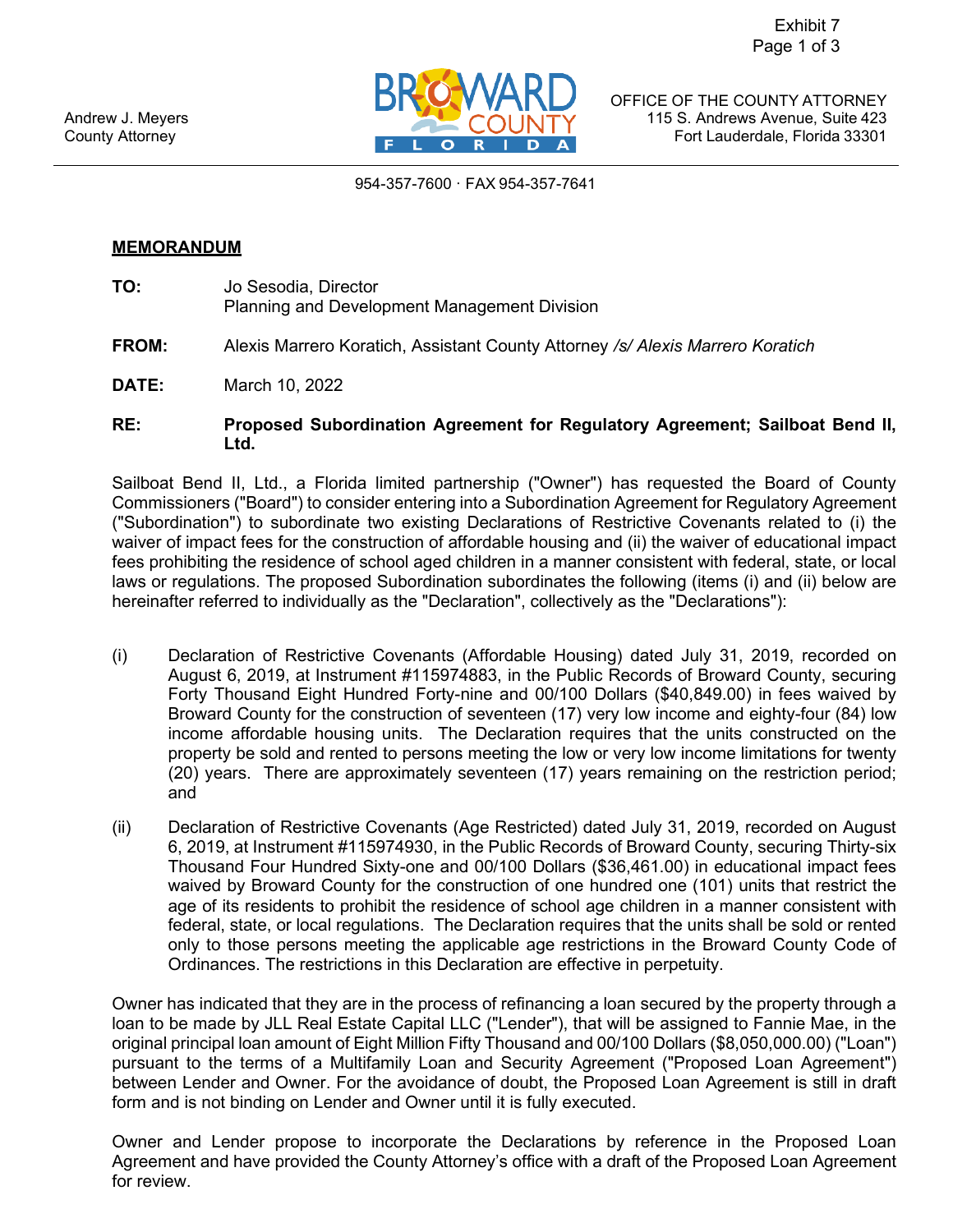Declarations, and (iii) requires Lender's consent to any modifications to the Declarations. Exhibit A further Lender for any failure to comply with the Declarations and modifies Section 14.01(b) to provide that Exhibit A of the Proposed Loan Agreement adds Article 16 that obligates Owner (i) to provide Lender with notice in the event of default under the Declarations, (ii) to comply with the requirements of the modifies Section 3.02 of the Proposed Loan Agreement to provide that Owner will be personally liable to Owner's breach of the Declarations will be considered an event of default (subject to a specified cure period) under the Proposed Loan Agreement.

 The Proposed Loan Agreement provides for a loan term of thirty (30) years. Section 2.03 of the Proposed 2.03 of the Proposed Loan Agreement makes reference to a "Prepayment Lockout Period" that would bar Owner from making prepayments for a certain period of time, Schedule 2 of the Proposed Loan Agreement defines Prepayment Lockout Period as year "0", indicating that Owner may prepay the Loan Loan Agreement authorizes Owner to make voluntary prepayments of the Loan. Moreover, while Section at any time.

 Construction Strategy Option, recorded on October 21, 2021, at Instrument #117677207, in the Public one hundred ten (110) units of affordable housing for seniors. One hundred one (101) of the foregoing tenants, eleven (11) units set-aside for extremely low income tenants, and one unit set-aside for an on- Exhibit A of the SHIP DRC specifically states that Sailboat Bend II is a "senior rental affordable housing Moreover, applicant executed a Declaration of Restrictive Covenants, SHIP Multi-family Rental Records of Broward County ("SHIP DRC"). Exhibit A of the SHIP DRC provides that Owner will construct units will be low income housing tax credit units with eighty-nine (89) units set-aside for low income site staff member. The remaining nine (9) units are market rate units with no income restrictions. Although project" and states that Sailboat Bend II is "targeted to residents ages 55 and older", notwithstanding, there does not appear to be a specific binding restriction regarding age. The SHIP DRC provides for a thirty (30) year affordability period. There are approximately twenty-nine (29) years remaining of the affordability period.

 In sum, the Proposed Loan Agreement does incorporate the terms of the Declarations, in the event of for the Declarations in the event of refinance, foreclosure, or if Owner voluntarily prepays the Loan. While the term of the SHIP DRC is greater than the term of Declaration (i), the SHIP DRC does not appear to extremely low income tenants. Moreover, the SHIP DRC does not contain a specific binding restriction relating to age restricted housing. Even if the SHIP DRC did contain a specific binding restriction relating to age restricted housing, Declaration (ii) is effective in perpetuity while the SHIP DRC is only effective for thirty (30) years. The County's interests in the Declarations are not preserved by either the Proposed Loan Agreement or the SHIP DRC as written. refinance, foreclosure, or if Owner voluntarily prepays the Loan, the affordable housing and age restricted provisions of the Declarations will not survive. Moreover, the SHIP DRC would not adequately substitute provide for very low income tenants as it does in the Declaration (i), but does, however, provide for

The Board should be made aware of the following nonstandard provisions:

- The Board should be made aware of the following nonstandard provisions:<br>• Provide that any transfer of the property in connection with the event of a foreclosure or deed in lieu of foreclosure will not require the County's consent.
- Obligate County to provide Lender with a concurrent copy of each material notice under or with respect to each Declaration.
- • Provide that Lender shall have the right (but not be obligated) to cure any default under each Declaration.
- • Provide that County shall not be permitted to modify, amend, change, or alter the Declarations without the written consent of Lender.
- Provide that in the event of foreclosure, deed in lieu of foreclosure, or similar disposition of the property by Lender, no consent will be required of the County.
- • Limit County's ability to enforce the terms of the Declarations by any remedy available in law or generated from the property; (iii) appointment of a receiver for the property; (iv) application of replacement of the current property manager of the property; or (vi) a material adverse effect on in equity that could result in (i) the transfer of the property, (ii) collection or possession of rent insurance or condemnation proceeds other than as approved by Lender; (v) removal or